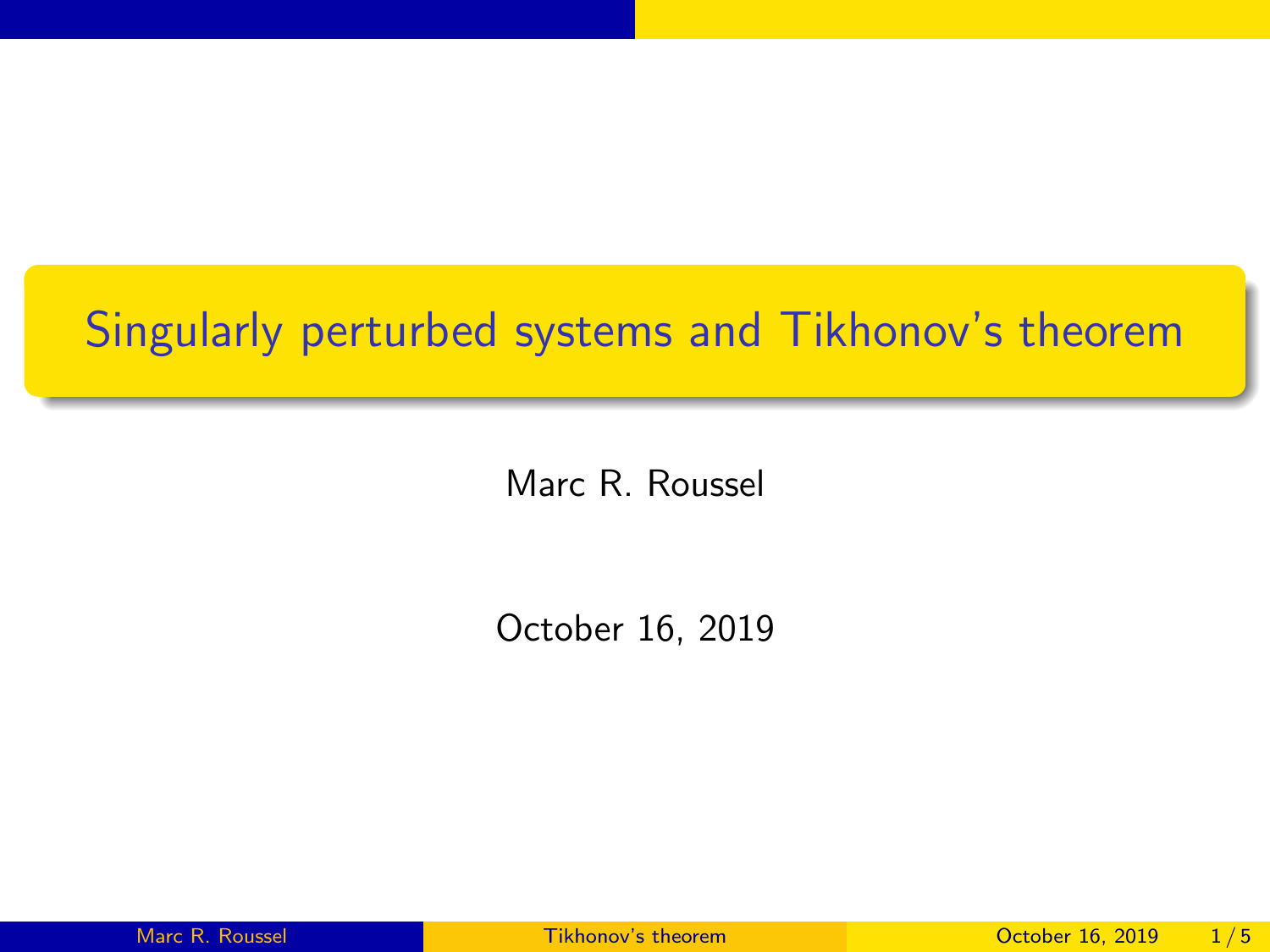• Suppose that we have a set of equations containing two small parameters,  $\epsilon$  and  $\delta$ :

$$
\frac{dx}{dt} = f(x, y) + \delta g(x, y)
$$

$$
\epsilon \frac{dy}{dt} = h(x, y)
$$

If setting one of these parameters to zero gives us a problem we can solve, we have a perturbation problem, in which we try to use the known solution as a starting point for developing an approximate solution for small values of  $\epsilon$  or  $\delta$ .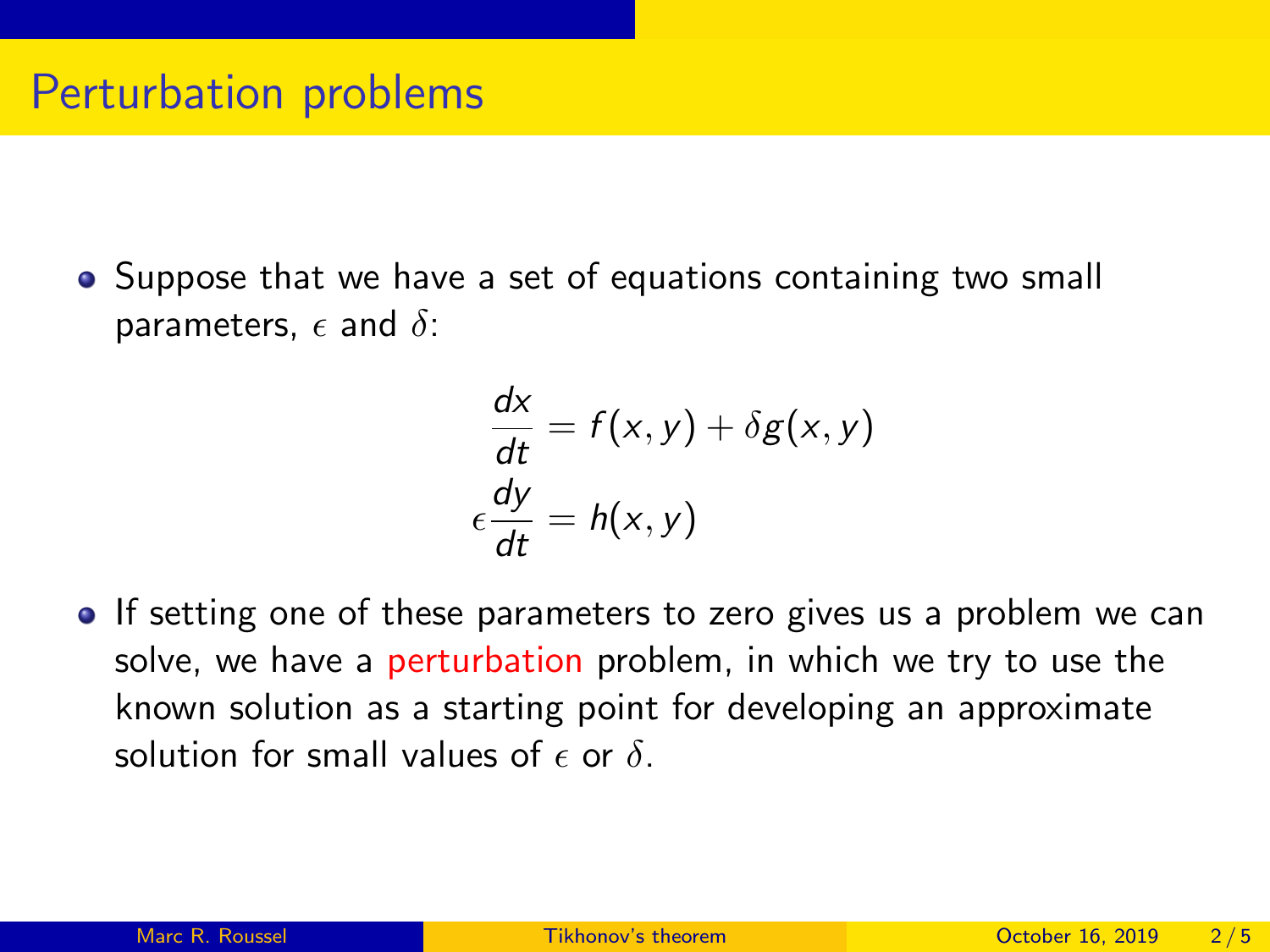## Regular and singular perturbations

$$
\frac{dx}{dt} = f(x, y) + \delta g(x, y)
$$

$$
\epsilon \frac{dy}{dt} = h(x, y)
$$

- Setting  $\delta = 0$  does not change the nature of the equations: We still have two differential equations. We call the perturbation problem associated with  $\delta$  a regular perturbation problem.
- Setting  $\epsilon = 0$  changes the nature of the equations as the second differential equation is replaced by the algebraic equation  $h(x, y) = 0$ . We call the perturbation problem associated with  $\epsilon$  a singular perturbation problem.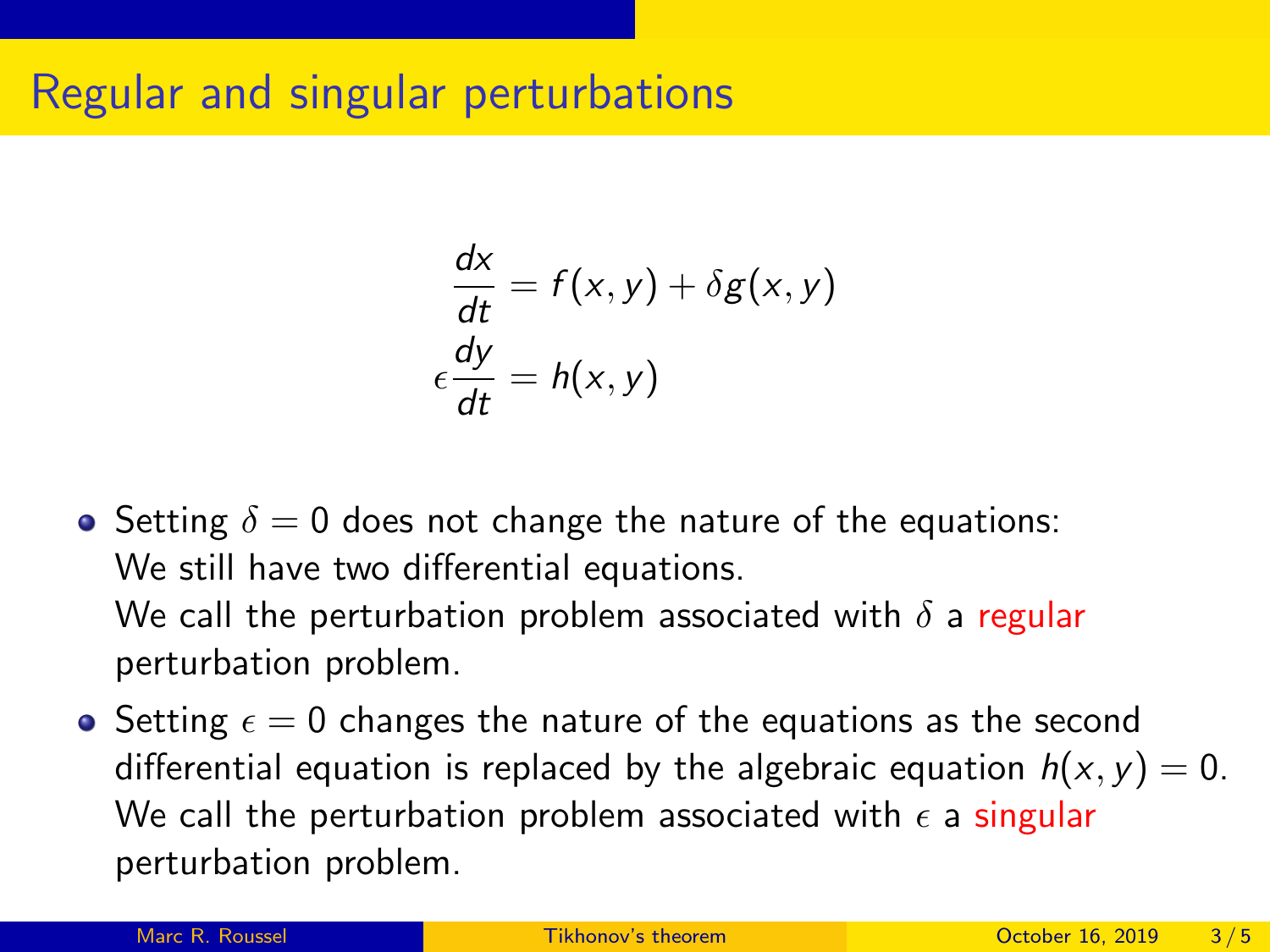## Systems associated with a singular system

Given a system in singular perturbation form

$$
\frac{d\mathbf{x}}{dt} = \mathbf{f}(\mathbf{x}, \mathbf{z}),
$$

$$
\epsilon \frac{d\mathbf{z}}{dt} = \mathbf{g}(\mathbf{x}, \mathbf{z})
$$

we define

• The degenerate system

$$
\frac{d\mathbf{x}}{dt} = \mathbf{f}(\mathbf{x}, \mathbf{z}),
$$

$$
\mathbf{z} = \phi(\mathbf{x})
$$

where  $z = \phi(x)$  is the solution of the equation  $g(x, z) = 0$ . • The adjoined system

$$
\frac{d\mathbf{z}}{dt} = \mathbf{g}(\mathbf{x}, \mathbf{z})
$$

in which x is treated as a constant.